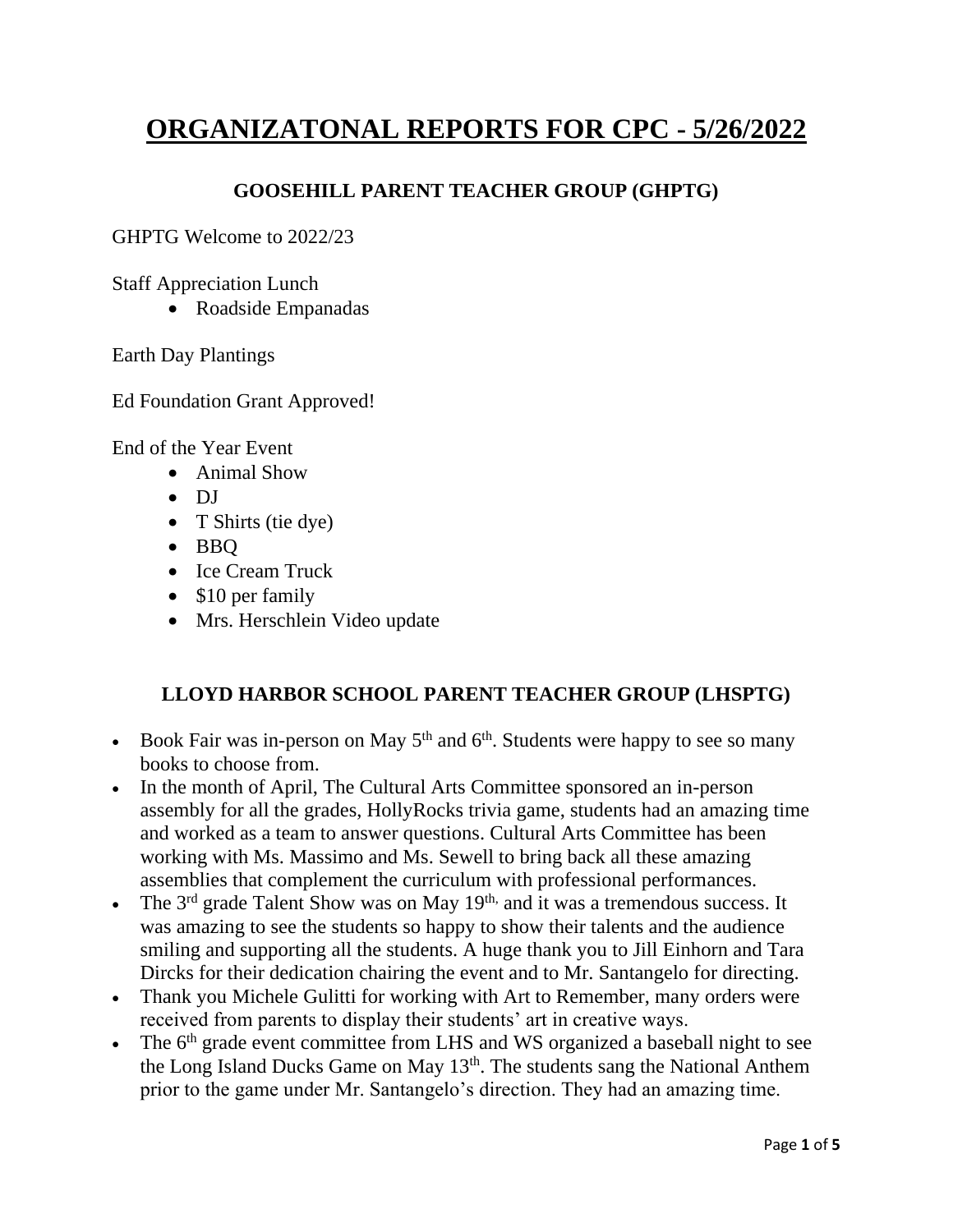Thank you to Stacy Neri, Ginette Reynolds, Theresa Kingdom and Colleen Haskell for being so creative with all the events for the  $6<sup>th</sup>$  graders.

## LOOKING AHEAD

- LHS Staff appreciation luncheon has been moved from May  $3<sup>rd</sup>$  to May  $27<sup>th</sup>$ .
- The  $28<sup>th</sup>$  Apple Fun Run is June  $5<sup>th</sup>$ . Registration link has been sent on our Sunday Week Peek, please register, the class with the most registrations will win a pizza party during the lunch period.
- Field Day is on June  $15<sup>th</sup>$ . This year students will bring their own t-shirts from home either red or blue depending on their team.
- $5<sup>th</sup>$  & 6<sup>th</sup> Musical The Beauty and the Beast will be on June 16 & 17 at the PAC. The cast has been working hard to put together an incredible show under Mr. McKee and Ms. Conley's direction. Be sure to show your support for the arts by attending the Musical.
- I would like to thank the current PTG Board for an incredible year together. Jill Einhorn my Vice President, Claudine Caracciolo in communications, Katie Weiss our treasurer, Hadley Bohn and Kristin Winkler as co-committee chairs, Jen Gillen and Rebecca Goodkin-Carlin as co-fundraising committee chairs. Thank you for all your support, your creativity, your time away from your families to make sure Lloyd Harbor Students and parents have something to look forward to, from the Welcome Back Tea to Holiday Boutique to Lloyd Harbor Unites to Bingo Night to Apple Fun Run just to name a few, your dedication made all these events and more possible.
- Executive Board for the 2022-23 school year.
	- $\blacksquare$  President Dori O'Brien
	- Vice-President Angela Weber
	- Co-Committee Chairs Hadley Bohn & Kristin Winkler
	- $\text{-}$  Co-Fundraising Chairs Sarah Heric & Stacy Melrose
	- Communications Shira Salem
	- Secretary Ali Masterson
	- Treasurer Katie Weiss

# **WEST SIDE SCHOOL PARENT TEACHER GROUP (WSSPTG)**

- West side Run was May 15th Chair: One of west sides largest fundraisers and was a huge success this year. Great turnout from all grade levels
- Our 6th graders enjoyed a Ducks Game Friday night the 13th which was a joint event with Lloyd harbor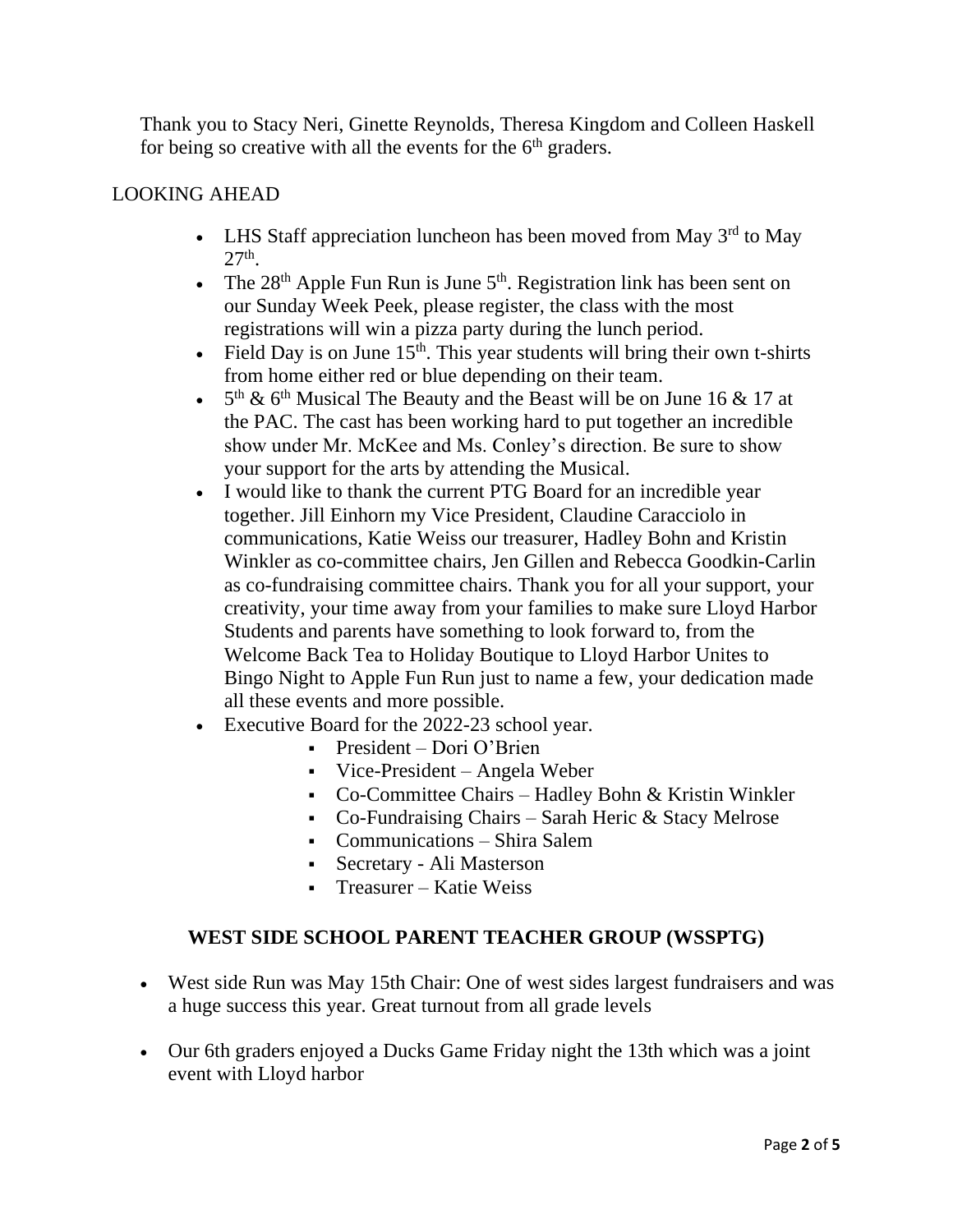- Staff luncheon was May 17th, huge thank you to Stacey Guinan and Linda Silver and all their hard work in making this a special day for our staff members and thank you to all the parents that generously donated food items
- Shrek the Musical was the 20th and 21st
- Ellis Island Event- June 3rd (set up will be the night before) The event is usually for just the 4th grade but This year the event will be for the 4th, 5th, and 6th graders since the 5th and 6th graders missed out the past 2 years due to the pandemic Chair: Heather Morante Young and Megan James
- Crest wood Day- June 9th, 6th grade event with Lloyd Harbor school, both schools be going to crest-wood to enjoy a day of activities and swimming together.
- Field Day is June 10th
- 6th grade ceremony- June 22nd Chair is Alexis Whelan and Claudio Marino. We will be opening up the ceremony to siblings if parents choose to take them out of school for the ceremony
- 6th grade moving up/party June 22nd, 12-3pm party to follow the ceremony at Crest Hollow Chair: Barbara Callaghan Planning is in full swing. We are looking for sponsors from our 6th grade parents/families to fund our entertainment budget for the event. We want to make this a magical, memorable evening for these kids to close out their time here at west side.

## **Friendly Reminders**

- Email Edra Tepper if you forgot to order a yearbook. Online ordering is now closed edratepper@gmail.com
- Order your books for next year! Online ordering is now open (AHartz)

# **CSH JR/SR HIGH SCHOOL PARENT TEACHER GROUP (CSHPTG)**

On May 3 we celebrated Staff Appreciation Day with bagels and coffee for the staff. This was not to be confused with our Staff Appreciation Luncheon which is on Friday, May 27.

On May 10 we held our final CSH PTG for the school year. We voted in our new board, and presented our financials for the 2021-2022 school year, which will be audited by an independent company within the next month or so. Also, Mr. Stucchio gave a presentation on the budget, which was subsequently passed.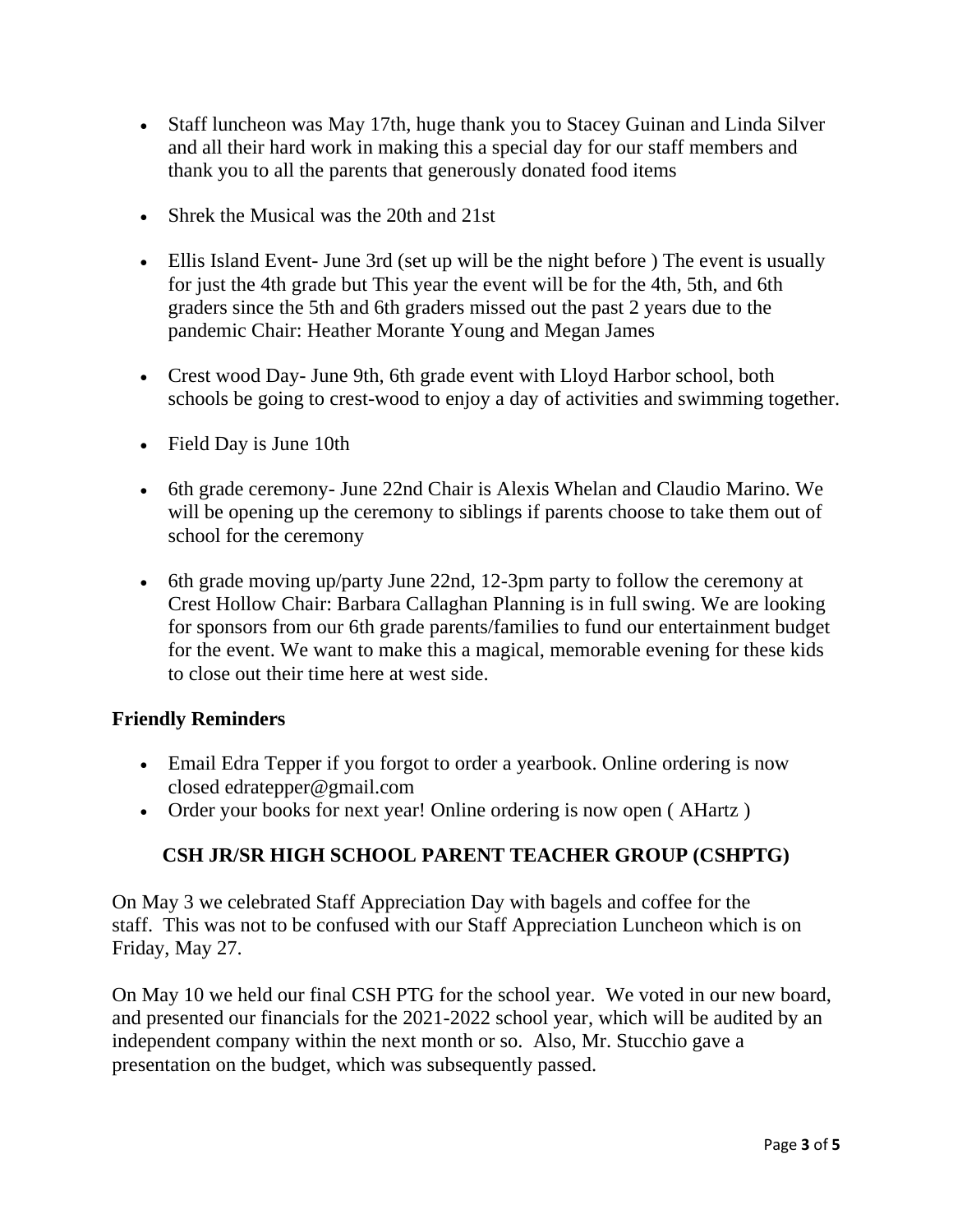The items from our Spring Apparel Sale have arrived (except for a few back ordered items). If you chose to have your items shipped, those items have been sent out and should be arriving shortly. If you chose to pick up your items at the high school, we will be sending out a schedule of when apparel will be distributed.

The CSH PTG is helping to sponsor International Night at the Jr/Sr High School on May 31st. This event is fan-favorite as the International Club students showcase their cultural heritage through food, an activity, or a musical performance. The entire community is welcomed and encouraged to attend this event. Everyone is super excited that International Night is back, and the CSH PTG is thrilled to be a part of it.

The CSH PTG is also helping to sponsor the Coffee House Jam Fest on Friday, June 3rd. This is another great even where students from the Jr/Sr. High School perform on the lawn in front of the high school. There will be free ice cream, BBQ, and snacks. All are welcome to attend, and Mr. Danbusky is hoping to grow this event into a more community wide extravaganza in the coming years. If you have a child in 7-12 who is interested in performing at the Coffee House Jam Fest please let me know ASAP and I will help you out.

The CSH PTG is working with the junior high school administration on funding a few end of year activities. These include a Neon Party on June 10th with the incoming 6th graders from the elementary schools and the current 7th graders. We will be seeking 6th and 7th grade parent volunteers for this event, so please be on the lookout for that. We are also funding a Yearbook Signing BBQ for the graduating 8th graders on June 14th, after final exams.

The CSH PTG is also going to take over the Senior Breakfast on June 8th, which is the day they receive their yearbooks.

Looking ahead, we have been in discussions with Mr. Danbusky regarding an "Ambassador Program" at the high school. When new families move to the district, it can be extremely difficult for them to try to navigate the ins and outs of the Jr/Sr. High School. We would assign one of our board members to the new family (ideally their children would be the same age) and they would be an "ambassador" to the high school, answering any questions they may have, or even helping the new students get acquainted. This program has been extremely successful in the elementary schools, and we are hoping to bring it up to the Jr/Sr. High School.

We have also started on our directory for next year, so if you have any changes please let us know!

We wish everyone a safe and happy summer and we are looking forward to great things next year!